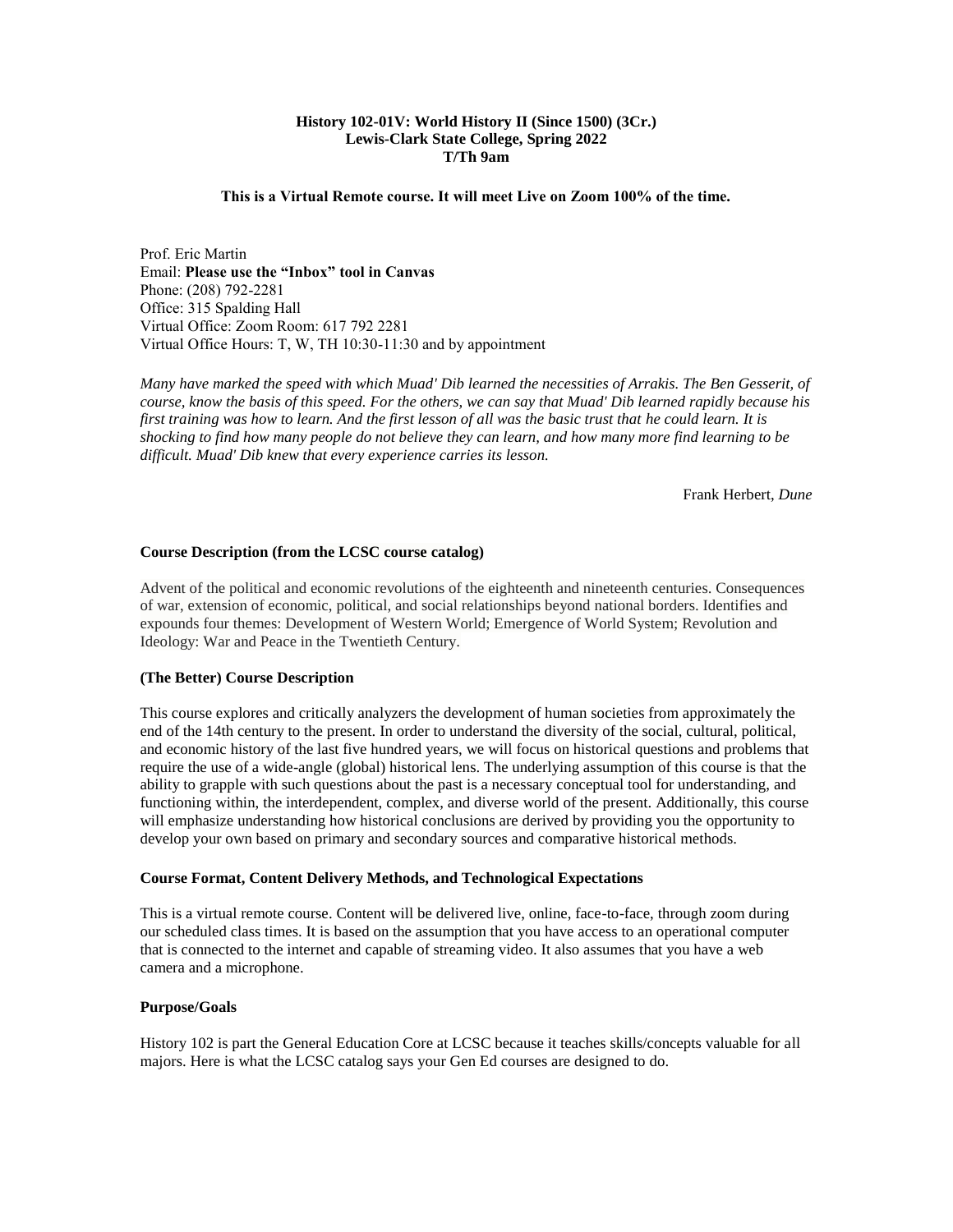General Education (also known as Core) classes are an essential part of study in any area at Lewis-Clark State College. These courses provide universal skills and knowledge contributing to success in the major programs and in employment after graduation. They also provide means for discovery of new interests and perspectives.

The Idaho State Board of Education describes the purposes of your Gen Ed courses like this:

In our rapidly-changing world, students need to understand how knowledge is generated and created. They need to adapt to new knowledge and opportunities as they arise, as well as effectively communicate and collaborate with increasing diverse communities and ways of knowing. In combination with a student's major, general education curriculum prepares students to use multiple strategies in an integrative manner, to explore, critically analyze, and creatively address real-world issues and challenges. General education course work provides graduates with an understanding of self, the physical world, the development and functioning of human society, and its cultural and artistic endeavors, as well as an understanding of the methodologies, value systems, and thought processes employed in human inquiries. General Education helps instill students with the personal and civic responsibilities of good citizenship. General Education prepares graduates as adaptive, life-long learners.

This course is designed to help you develop the competencies stipulated by the Idaho State Board of Education for the Social and Behavioral Ways of Knowing component of the General Education Core. Upon successful completion of this course, you will be able to do the following:

- i. Demonstrate knowledge of the theoretical and conceptual frameworks of a particular Social Science discipline (history).
- ii. Develop an understanding of self and the world by examining the dynamic interaction of individuals, groups, and societies as they shape and are shaped by history, culture, institutions, and ideas.
- iii. Utilize Social Science approaches, such as research methods, inquiry, or problemsolving, to examine the variety of perspectives about human experiences.
- iv. Evaluate how reasoning, history, or culture informs and guides individual, civic, or global decisions.
- v. Understand and appreciate similarities and differences among and between individuals, cultures, or societies across space and time.

This course is also designed to help you achieve required learning outcomes for the Diversity Component of the General Education Core. Upon successful completion of this course, you will be able to do the following:

- 1. Explain the effect of culture on individual and collective human behavior and perspectives.
- 2. Analyze multiple perspectives and articulate how perspectives, based on other worldviews, compare to one's own.
- 3. Differentiate key values, assumptions, and beliefs among diverse peoples.
- 4. Explain how and why sameness and difference, as constituted through intersections of social categories (e.g. racial ethnic, religious, regional, economic, and/or gendered backgrounds) shape the human experience.
- 5. Assess and utilize information about human diversity from a variety of sources.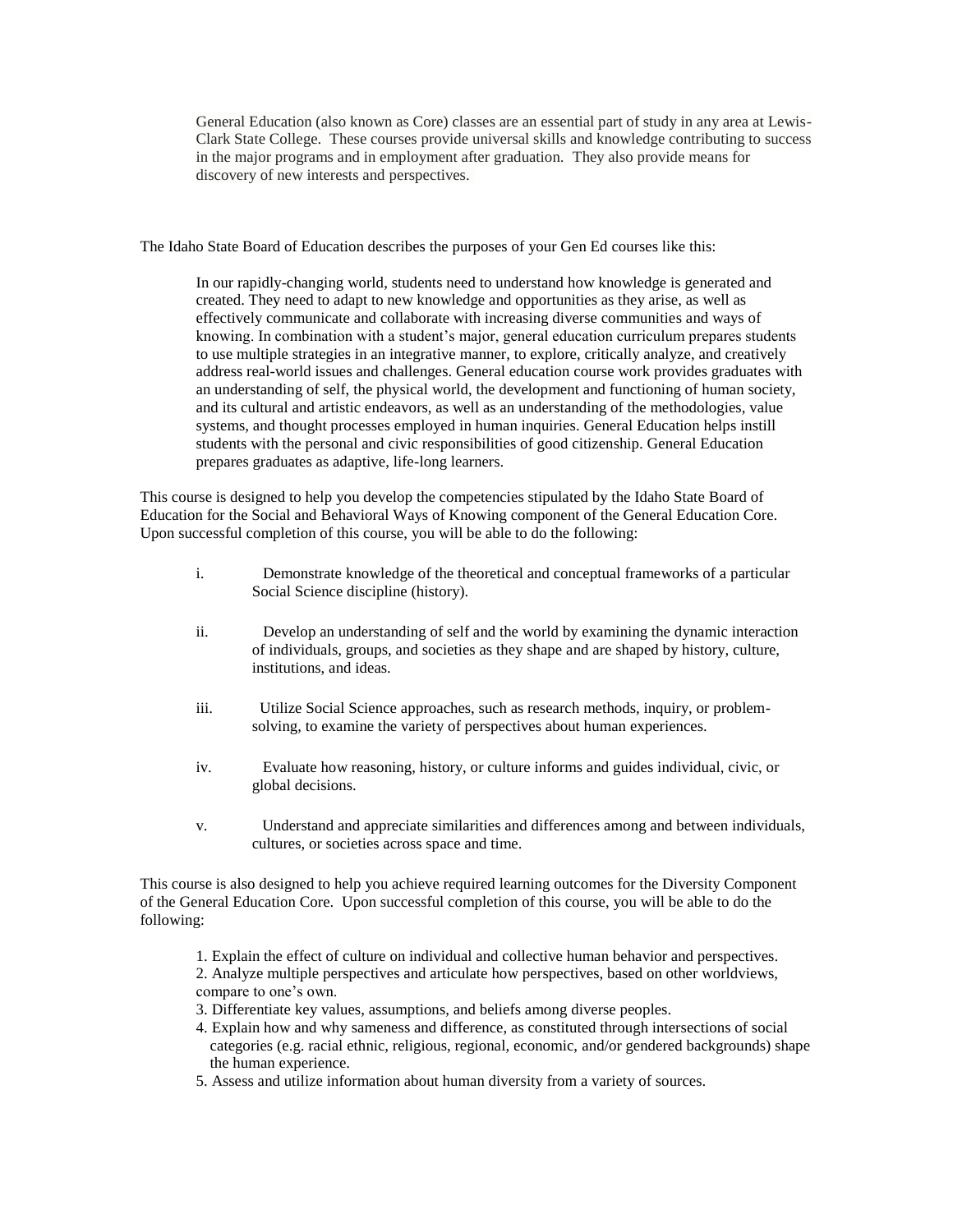By the end of the course you should have a demonstrable understanding of World History since 1500. More generally, as a Social Science course, History 102 should help you to do at least some of the following:

- think analytically about history
- understand and apply historical theories, concepts, and categories
- read and analyze works dealing with historical issues
- understand and evaluate historical evidence
- demonstrate a knowledge of major historical periods and social trends
- present ideas orally in a clear, concise, and organized fashion
- write a clear, concise, and organized paper

If this is your first year in college, then your primary mission is to figure out what the General Education Core is, how it works, and why it is important enough to be a requirement for every student on campus. You should be developing an answer to the following questions. What does it mean to be a "Generally Educated" person? What is the difference between your General Education and your Major/Minor? What are the connections between your General Education and your Major/Minor? Why would your LCSC faculty insist that you receive both a General Education as well as an instruction in your Major/Minor before agreeing to bestow the term "College Graduate" upon you?

# **Required Readings**

*There are approximately 50 copies of the text for this course available for long term check out from the LCSC library. They are available on a first come, first served basis. Demand will be dependent upon how many sections of the course I am teaching. To get your copy, drop by the circulation desk at the library and tell them you wish to check out the text for this course. I am also under the impression you can have a copy mailed to you, although I do not know the details. You will need to call the library and ask about that option.*

- *Worlds of History: A Comparative Reader Volume II: Since 1400.* Kevin Reilly. **SIXTH edition**. (Bedford/St. Martin's, 2017).
	- o There are seven editions of *Worlds of History* Vol. 2 in circulation. This course is based on the 6th edition. It is the only edition that will work.
- Various Internet Videos, Readings and Class Handouts

**Reference/Study Guides** (for students pursuing secondary education certification)

• PRAXIS Study Guide[: World and U.S. History Content Knowledge](http://www.ets.org/s/praxis/pdf/5941.pdf)

### **Additional Resources**

- [How to Write an Email to Your Professor](https://www.insidehighered.com/views/2015/04/16/advice-students-so-they-dont-sound-silly-emails-essay)
- [LCSC Writing Center:](http://www.lcsc.edu/writing-center/) located on the first floor of the library. Strongly consider making a standing weekly appointment with them. They can help you learn how to get started on, and better organize, your essays.
- [The Purdue Online Writing Lab:](http://owl.english.purdue.edu/) clear guidelines for college level writing. Book mark this site; and use it frequently.
- [LCSC Advising Center:](https://www.lcsc.edu/advising-center/) "mission is to advise and empower individuals as they explore educational and career options and develop skills to succeed in their career goal."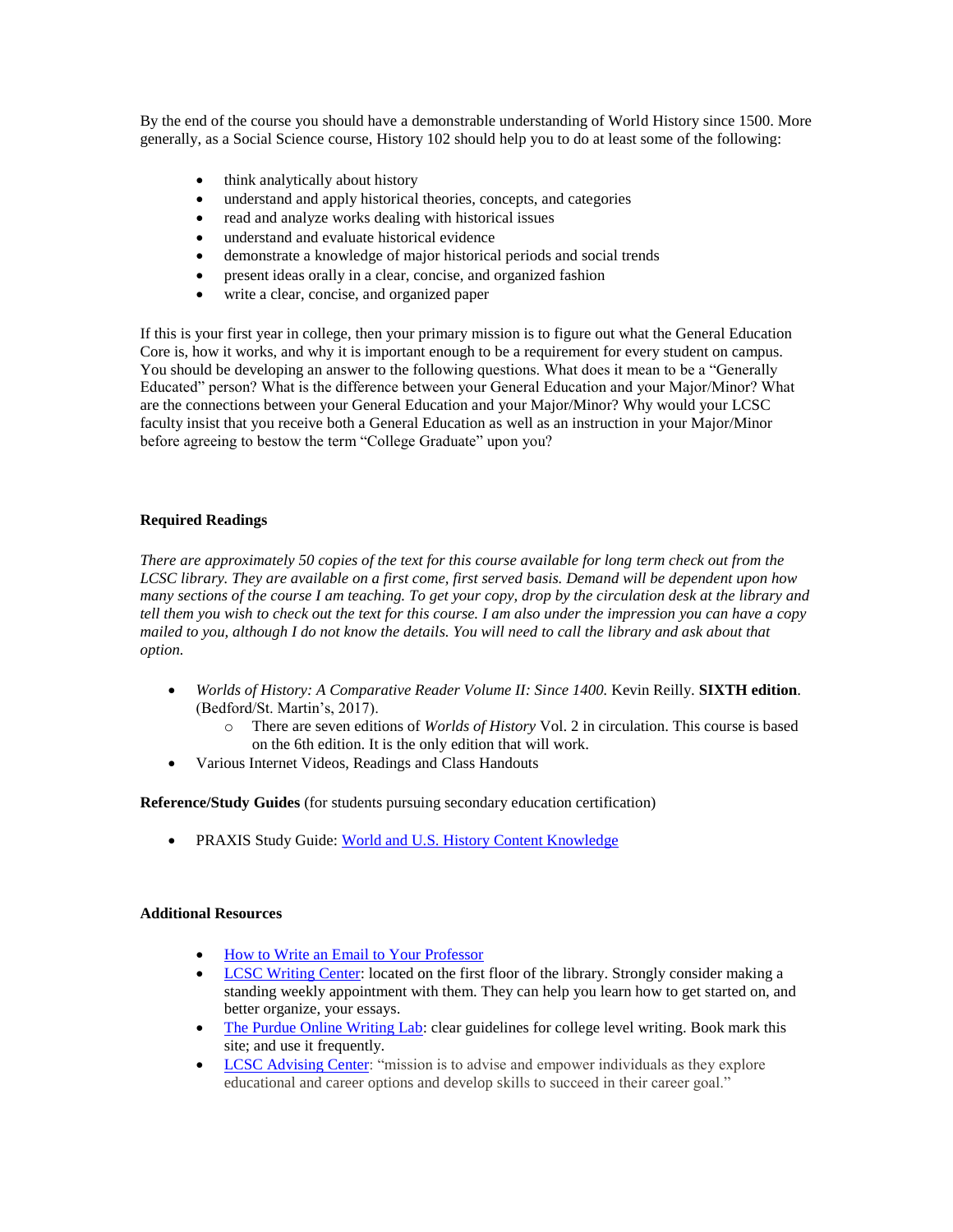• [LCSC Student Counseling Center:](https://www.lcsc.edu/student-counseling/) "offers students the opportunity to explore personal concerns with a professionally trained counselor dedicated to helping students help themselves in a supportive and confidential environment."

# **Grading and Evaluation**

- Class Participation, Discussion, and Four Thoughtpieces 20%
	- o Thoughtpiece #1 **Feb. 1**
	- o Thoughtpiece #2 **Feb. 15**
	- o Thoughtpiece #3 **April 7**
	- o Thoughtpiece #4 **April 21**
	- Four Map Quizzes 20% (5 % each)
		- o Map Quiz #1 **Feb. 8**
		- o Map Quiz #2 **Feb. 22**
		- o Map Quiz #3 **March 22**
		- o Map Quiz #4 **April 19**
- Random Pop Quizzes Over Assigned Readings (20%)
- First Take Home Essay 20% **March 3**
- Second Take Home Essay 20% **May 5**

# **Course Requirements**

# **Your grade in this course will be based on the following, which correspond to the General Education Leaning Outcomes (GELOs) as noted in parentheses:**

**Classroom Participation, Discussion, and Four Thought pieces (20% overall):** This course is heavily based on discussion and depends upon your active participation. Twenty percent of your overall grade will be based on your daily participation in our various classroom discussions over the week's assigned readings and topics. Attendance is the first step to gaining class participation points, but simply showing up is not good enough. You are expected to be in class on time, with notes, and prepared to discuss the assigned readings/topics.

Four times during the semester you will write a 500-750 word (two-three pages double spaced) "thought piece" based on the assigned reading material. These essays will focus on a question/issue that I will give you before hand and your answer will provide you something to discuss in class. Your job in these essays is to:

1) demonstrate that you read the material in *Worlds of History* by directly discussing at least ½ of the documents from the assigned chapter in your essay.

2) demonstrate that you understood the documents by going into detail with your examples.

3) contextualize the assigned material in *Worlds of History*.

4) demonstrate that you have thought about the material as it relates to this class and to the world around you through a sophisticated conclusion.

The care taken in creating these assignments will be reflected in the grade. I expect them to be written in a five-paragraph essay style, properly formatted and proofread. These pieces will be graded based on thoughtfulness and clarity; there are no right or wrong answers. Each thought piece should be dated, contain a title (be creative) and a word count. **(GELOs: i, ii, iii, iv, v, 1, 2, 3, 4, 5)**

**Map Quizzes (20% overall, 5% Each)** You will take four map quizzes each worth 5% of your overall grade. **(GELOs: i, ii, iv, v)**

**Random Pop Quizzes (20% overall):** An indeterminate number of pop quizzes will be given in the class over the assigned readings for the day from Reilly's *World of History*. These cannot be made up. Missing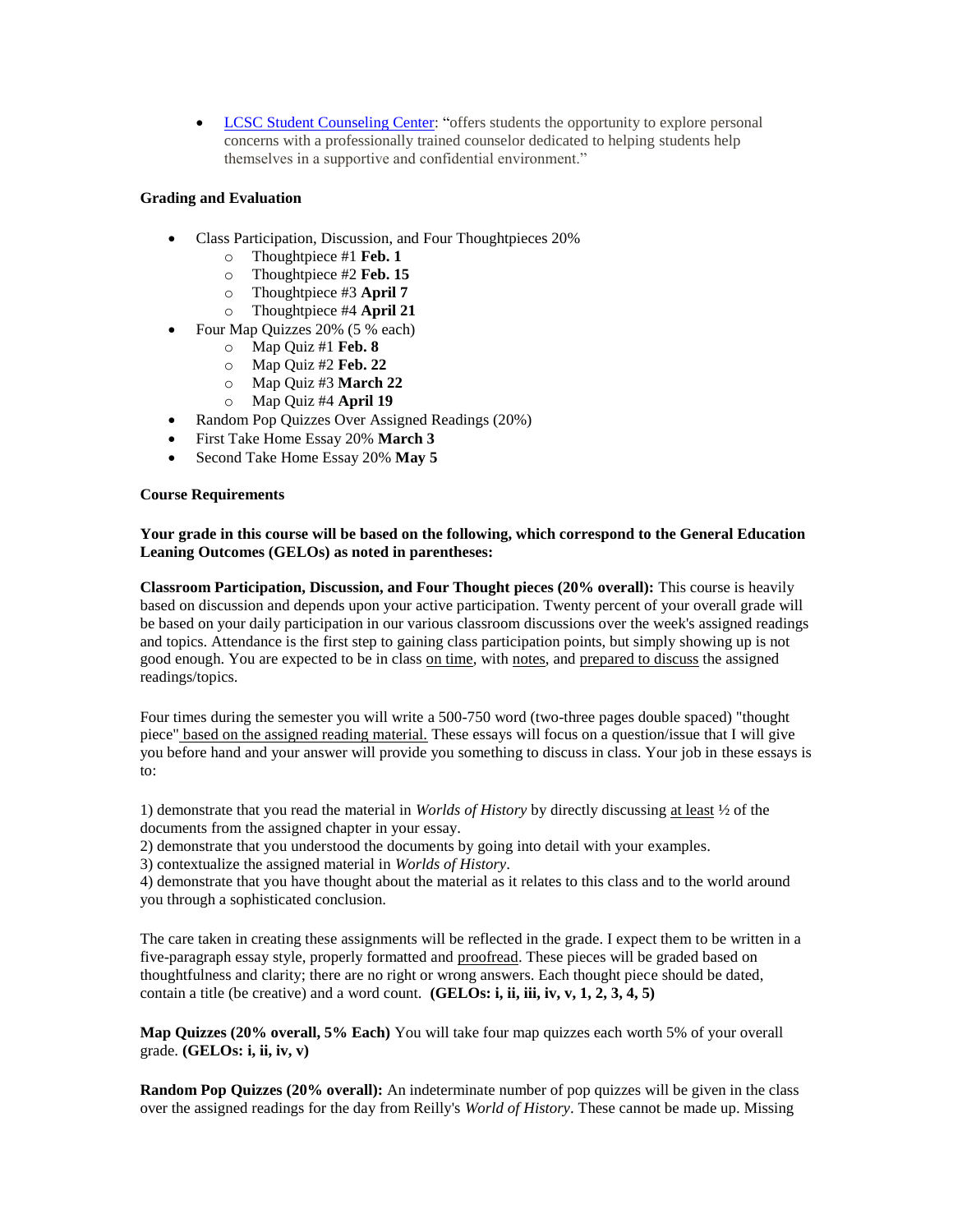two of these should not be a problem for your grade. If you would like to write a "thoughtpiece" every week as insurance against missing pop quizzes, or not doing well on them, talk to me. **(GELOs: i, ii, iv, v, 1, 3, 4, 5)**

**Take Home Essays (40% overall, 20% Each)**: You will write two, four-six page (typed, double spaced) essays. Each will be worth 20% of your overall grade. You will receive a choice of topics for each essay and you will be expected to integrate the class readings, discussions and your own thoughts into a formal piece of writing on one of the topics. We will discuss the details of these essays in more detail later in the semester. **(GELOs: i, ii, iii, iv, v, 1, 2, 3, 4, 5)**

Late/Make Up Work: Assignments are due in class when I ask for them. Unexcused late papers will be marked as such and will receive a full grade deduction for being late (see previous sentence) and an additional letter grade deduction for every additional 24 late. Assignments placed under my office door will be deducted an additional grade. Essay's that do not meet the minimum length will not be accepted. Making up a map quiz requires either a prior arrangement with me, or a paperwork trail as indicated by the LCSC student handbook. Pop quizzes cannot be made up.

**Attendance Policy:** Excessive unexcused absences (more than two) will have a detrimental impact on your final grade at the rate of one grading increment  $(A, A-, B+, B, B-, C+, C, C-, D+, D, F)$  for every unexcused absence beyond two. It is your responsibility to make arrangements if life prevents you from turning in an assignment on time or requires you to be away from class for an extended period. **If/when you miss a day of class ask a classmate what we covered and get any notes or assignments from them.**

### **Grading Scale:**

**A =** Reserved for those who consistently demonstrate sophisticated, content based historical thinking on paper and in class. An "A" is for folks who went far above and beyond their duties as a student of history this semester.

**B =** Reserved for those who often demonstrate sophisticated, content based historical thinking on paper and in class. A "B" is for students who went above and beyond their duties as a student of history this semester.

**C =** You did what I asked and you did a decent job of it. A "C" is an honorable grade and I hope to see you in HIST 102, because a "C' in this class means you read, wrote, and thought about history for a significant portion of the semester.

**D =** You either didn't do all I asked or you didn't do a very good job of it. But, you have met enough of the minimum requirements for this course that it should fulfill one of the requirements for your Gen. Ed. Core**.** 

**F =** You did not meet the minimum requirements (outlined in this document) to receive college level credit for this course. We probably don't need to dwell on what may have gone into earning this grade.

**Academic Honesty**: You are on your honor at all times and my presumption is that each of you is honest. However, the College does not tolerate academic dishonesty of any sort. All written work that you hand in – pop quizzes, essays, and examinations -- must be exclusively your work. If any work you submit is discovered not to be your original creation, however small it may seem, you will receive a zero on the assignment and possibly a failing grade in this course. Expect the maximum penalty as described in the LCSC Student Handbook if I have to waste my time gathering evidence to prove you submitted work that you did not write as your own. Contact me if you are not clear on this point.

**Children in My Classroom**: LCSC does not have an official policy on children in the classroom; here is mine. You are welcome to bring your kid to my class on occasion as long as: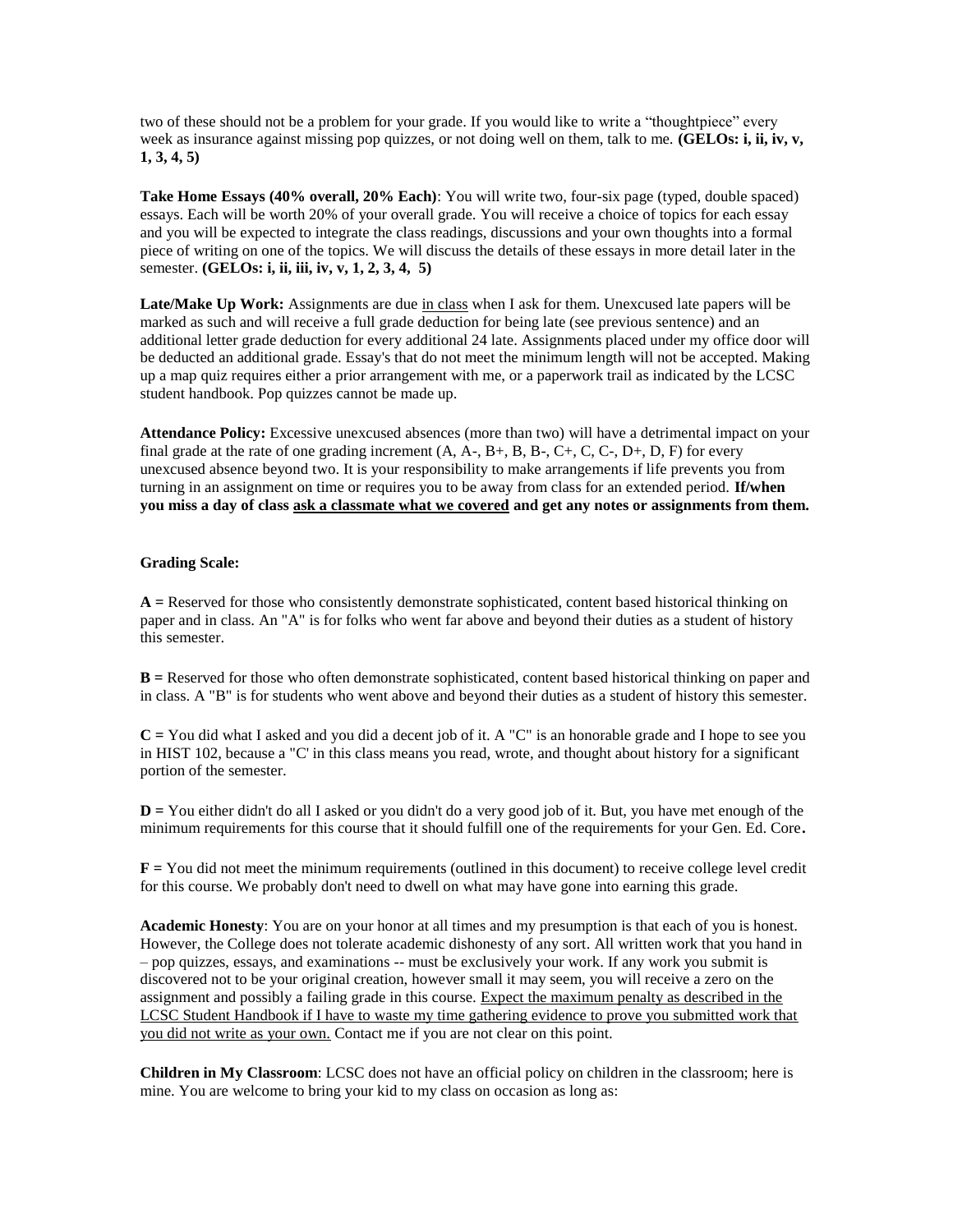- **You have attempted to make alternative arrangements** for your kid and bringing them to class is a last resort effort to avoid missing class. I get it; day care is expensive and sometimes grandma/pa falls through. But your kid should probably not come to class on a regular basis. Infants still breastfeeding might be an exception to this.
- **Your kid is not disruptive** to other people's learning. I am not talking about complete silence. Babies make some noise and kids want to ask questions. The occasional murmur/racket is to be expected. But meltdowns need to be escorted out the door so the rest of us can focus. If you do bring your kid to class, consider sitting near the door if you think you might have to make a quick exit. And don't forget those of us without infants are not as accustomed to simply tuning them out as you may be. If you don't know whether you should exit, look in my direction, I'll tell you.
- **Your child is not sick**. If you child is too sick to go to their own school, they are probably too sick to come to your school. Don't get the rest of us sick.

The above is my personal policy, not institutional policy. As long as the above criteria are met you are welcome to bring your child to my class without notice. But you should have a direct conversation with your other professors before bringing your kid to their classes. And some classes, a chemistry lab for example, probably should not have kids in it at all.

A few matters of courtesy I ask of you**.** 

- Be situated a ready to engage as soon as class begins.
- Don't arrive a few minutes late or leave class on a regular basis.
- Turn your video on
- Mute your phone.
- Refrain from multitasking while we meet
- Listen when someone else is talking.

### **Schedule**

Due to the nature of this course **this schedule will be revised as needed**. Although some thought pieces are optional, the readings they cover are required -- expect to be called on and asked direct questions about the required readings for the day.

**Week One** (1/18 & 1/20)

# **Discussion Topic(s): (T) Introductions to the Course, Each Other, and the Field of World History; (TH) What is History?**

**Assignment(s):** (Due TH) TYPE a 100 word answer to the question, Why Study History? THEN, read your assignment. Take note of the areas of overlap between your answer and the readings. Also take note of the areas you mention that the readings do not discuss as well as the areas the readings discuss that you do not mention. If you understand how to begin this assignment read no further. If you are having trouble getting started, spend a few moments reflecting on the role the study of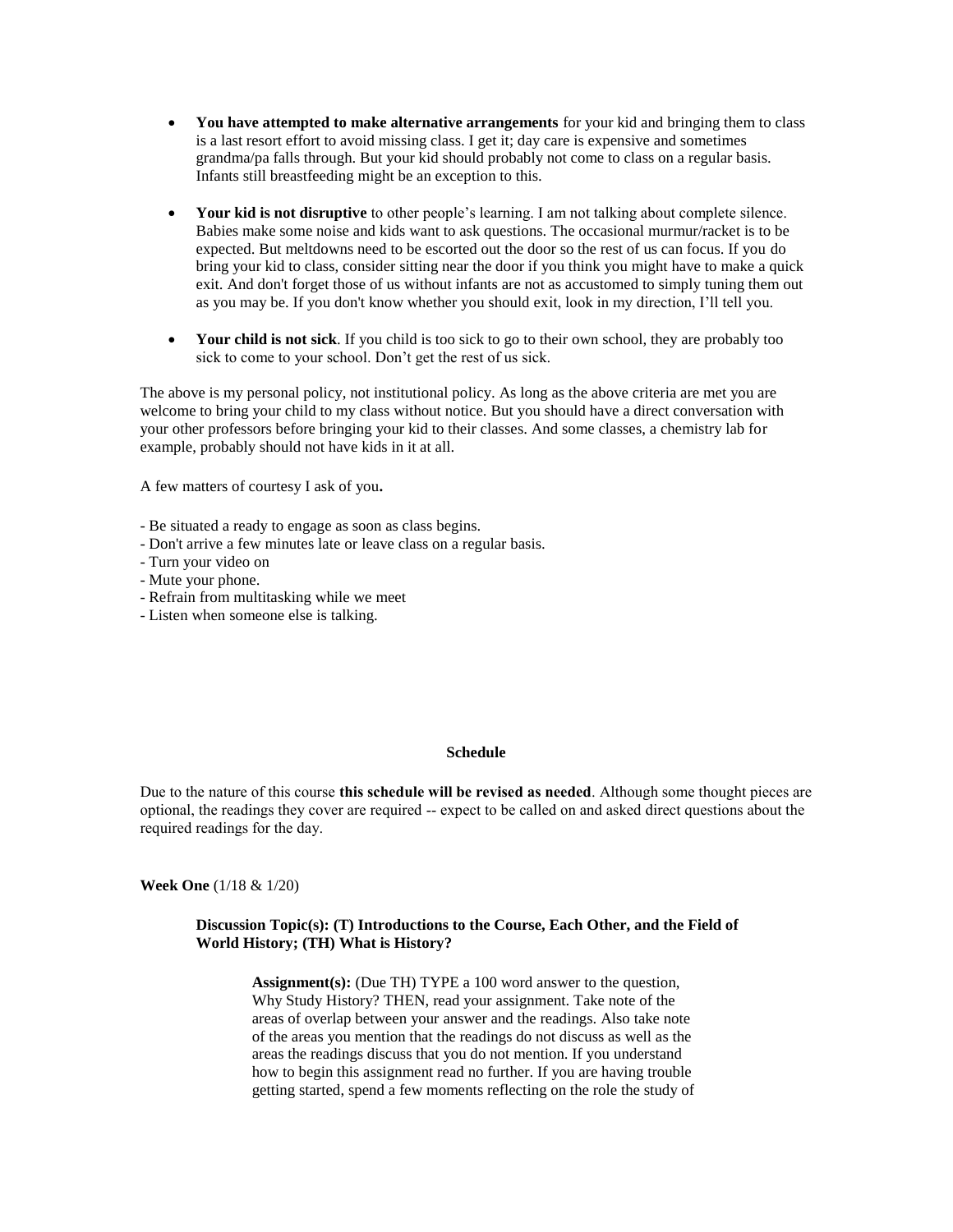history plays/should play in one's education. If the past is over, why bother examining it? What do you hope to learn as a student of history?

**Readings: [Why Study History?](http://www.historians.org/pubs/free/WhyStudyHistory.htm)** by Peter Stearns (See assignment above before reading)

#### **Part One: The Early Modern Period (Roughly 1500-1800)**

**Week Two** (1/25 & 1/27) **(T) Placing 1492 into Global and Historical Context (TH) "Overseas Expansion in the Early Modern Period"** 

**Discussion Topic(s): "Overseas Expansion in the Early Modern Period"** 

**Assignment(s):** TBA

**Readings:** *Worlds of History Vol. II*: "Ch. 15. Overseas Expansion in the Early Modern Period"

**Week Three** (2/1 & 2/3)

**Discussion Topic(s): (T) The Columbian Exchange (TH) "Atlantic World Encounters" Part I**

> **Assignment(s): (DUE TUES.)** Select one of the following for your 500 word essay (2 TYPED pages).

- How do the three accounts of the Spanish conquest contained in Documents 16.1, 16.2, and 17.1 in *Worlds of History Vol. II*  differ? Are the differences merely matters of perspective, or do the authors disagree on what happened? How do you decide which account is more believable?
- How do the three accounts of the Spanish conquest contained in Documents 16.1, 16.2, and 17.1 offer different interpretations of the role of Christianity in the Americas?

**Readings**: *Worlds of History Vol. II :* Ch. 16. Atlantic World Encounters (Read Documents. 16.1, 16.2, 16.3, 17.1)

**Week Four** (2/8 & 2/10)

**Discussion Topic(s): (T) "Atlantic World Encounters" Part II (TH) TBA**

**Assignment(s): (TUES) Map Quiz #1**

**Readings**: *Worlds of History Vol. II :* Ch. 16. Atlantic World Encounters (Read Documents 16.5, 16.6, 16.7, 16.8); Ch 17. State and Religion TBA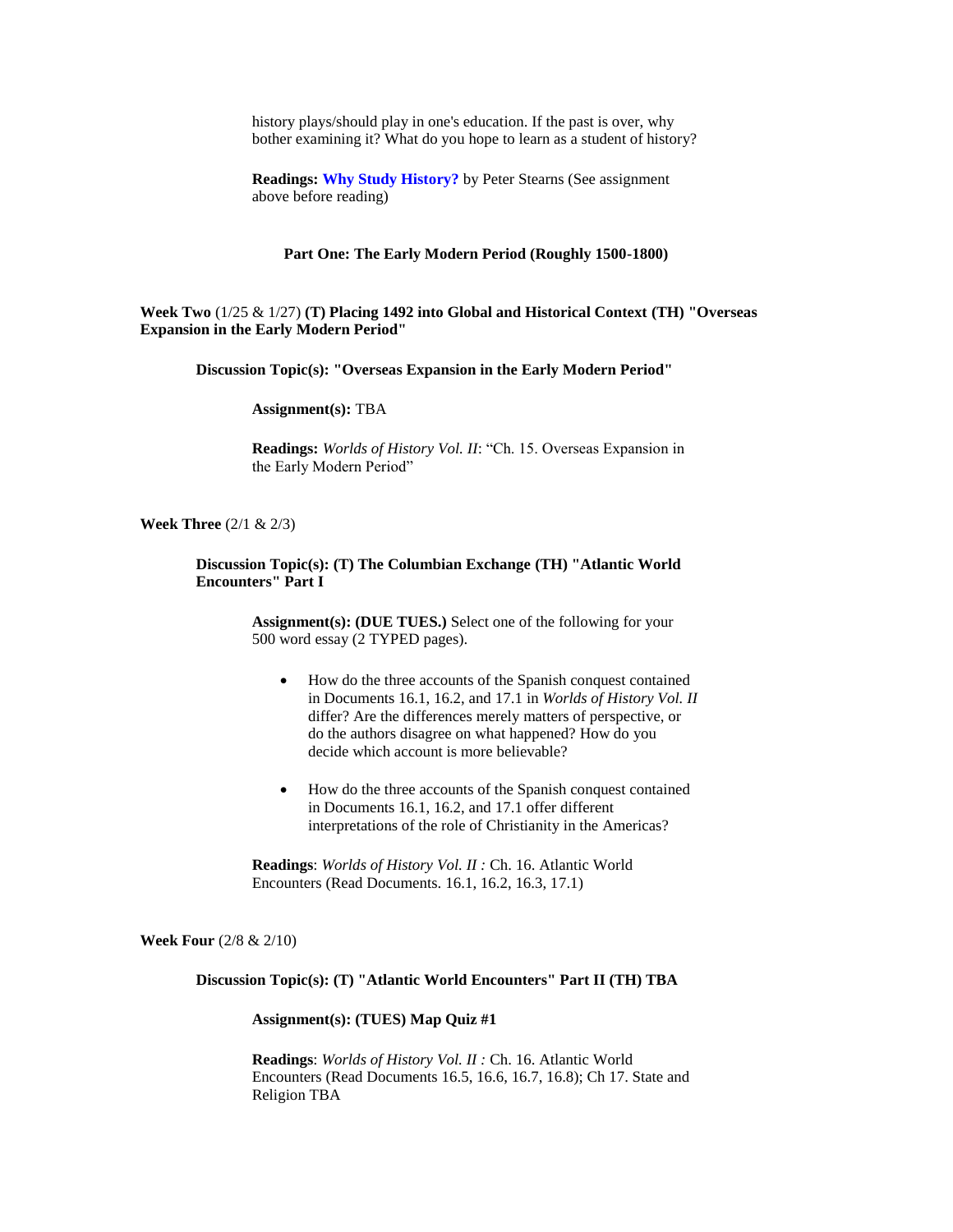**Week Five** (2/15 & 2/17)

# **Discussion Topic(s): "The Scientific Revolution"**

**Assignment(s): (DUE TUES.)** Select one of the following for your 500 word essay (2 TYPED pages).

- What role did women play in the Scientific Revolution?
- How similar, or different, was European science from that practiced elsewhere in the world?

**Readings**: *Worlds of History Vol. II:* Ch. 19. "The Scientific Revolution."

### **Part Two: The Long 19th Century (Roughly 1789-1914)**

# **Week Six** (2/22 & 2/24) (T)

**Discussion Topic(s): "The Scientific Revolution" (CONT); (TH) "Enlightenment and Revolution"** 

**Assignment(s): (TUES) Map Quiz #2**

**Readings**: *Worlds of History Vol. II:* Ch. 20 " Enlightenment and Revolution."

**Week Seven** (3/1 & 3/3

**Discussion Topic(s): (T) 1,000 Word TYPED draft of first formal essay (TH) First Take Home Essay Due** 

**Writing an Argumentative Essay (that has a thesis, supporting evidence, and historical analysis)**

**Assignment(s):**

**Week Eight** (3/8 & 3/10)

**Discussion Topic(s): (T)** Capitalism and Industrialization (Smith and Marx/Engels) **(TH)** Capitalism and Industrialization (The Rest)

**Assignment(s): TBA**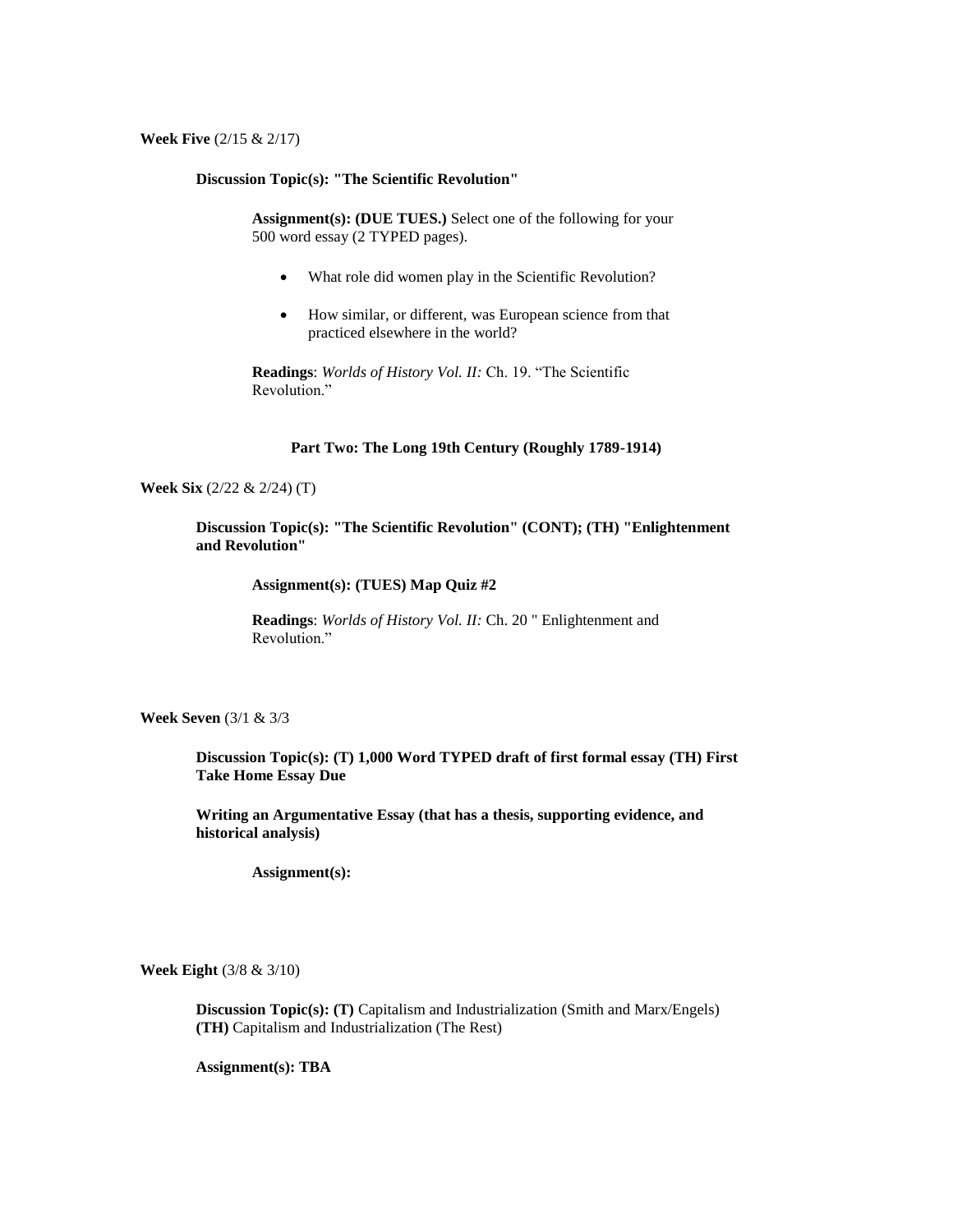**Readings**: *Worlds of History Vol. II:* Ch. 21 Capitalism and the Industrial Revolution (Read ALL)

**Week Nine** (3/15 & 3/17)

## **Assignment(s): TBA**

**Discussion Topic(s): (T)** Marx and Engels **(TH)** The rest of *Worlds of History Vol. II:* Ch. 21 Capitalism and the Industrial Revolution

**Readings**:

**Week Ten** (3/22 & 3/24)

**Discussion Topic(s): "Nationalism and Westernization";** 

**TUESDAY: Map Quiz #3**

**THURSDAY:**

**Spring Break 3/28 - 4/1**

**Week Eleven** (4/5 & 4/7)

**Discussion Topic(s):"World War I and Its Consequences";** 

**Assignment(s): (DUE TH.)** Write your 500 word essay (2 TYPED pages) on the following question.

• What caused World War I? What were the consequences of the War?

**Readings**: *Worlds of History:* Ch. 24. World War and Its Consequences;

**Week Twelve** (4/12 & 4/14)

**Discussion Topic(s): "World War II and Mass Killing"**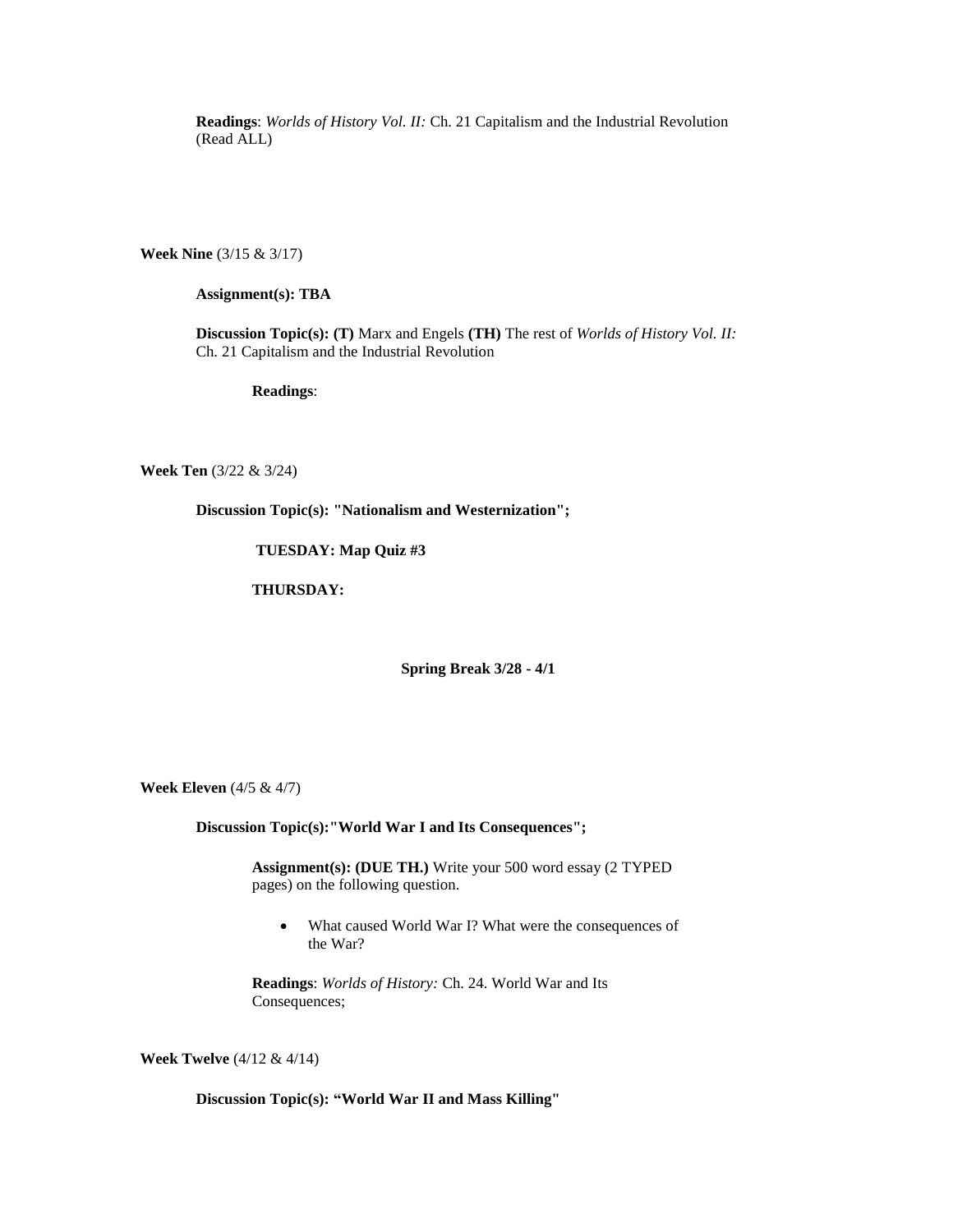**Assignment(s):**

**Readings**: *Worlds of History:* Ch. 25. "World War II and Mass Killing:

**Week Thirteen** (4/19 & 4/21)

**Discussion Topic(s): "Globalization"**

**Readings**:

**Assignment(s):** 

**Tues: Map Quiz #4**

**(DUE Th.)** Write your 500 word essay (2 TYPED pages) on the following question.

- What is globalization and when did it begin? Do you think globalization is primarily an economic, political, cultural, or environmental phenomenon?

**Week Fourteen** (4/26 & 4/28)

**Discussion Topic(s): TBA**

**Assignment(s):** 

**TH) Map Quiz #4**

**Readings**: *Worlds of History:* 28 "Globalization"

**Week Fifteen** 5/3 & 5/5)

**Discussion Topic(s): TBA**

**Assignment(s):** 

**(DUE TUE.)** 1,000 Word TYPED draft of second formal essay